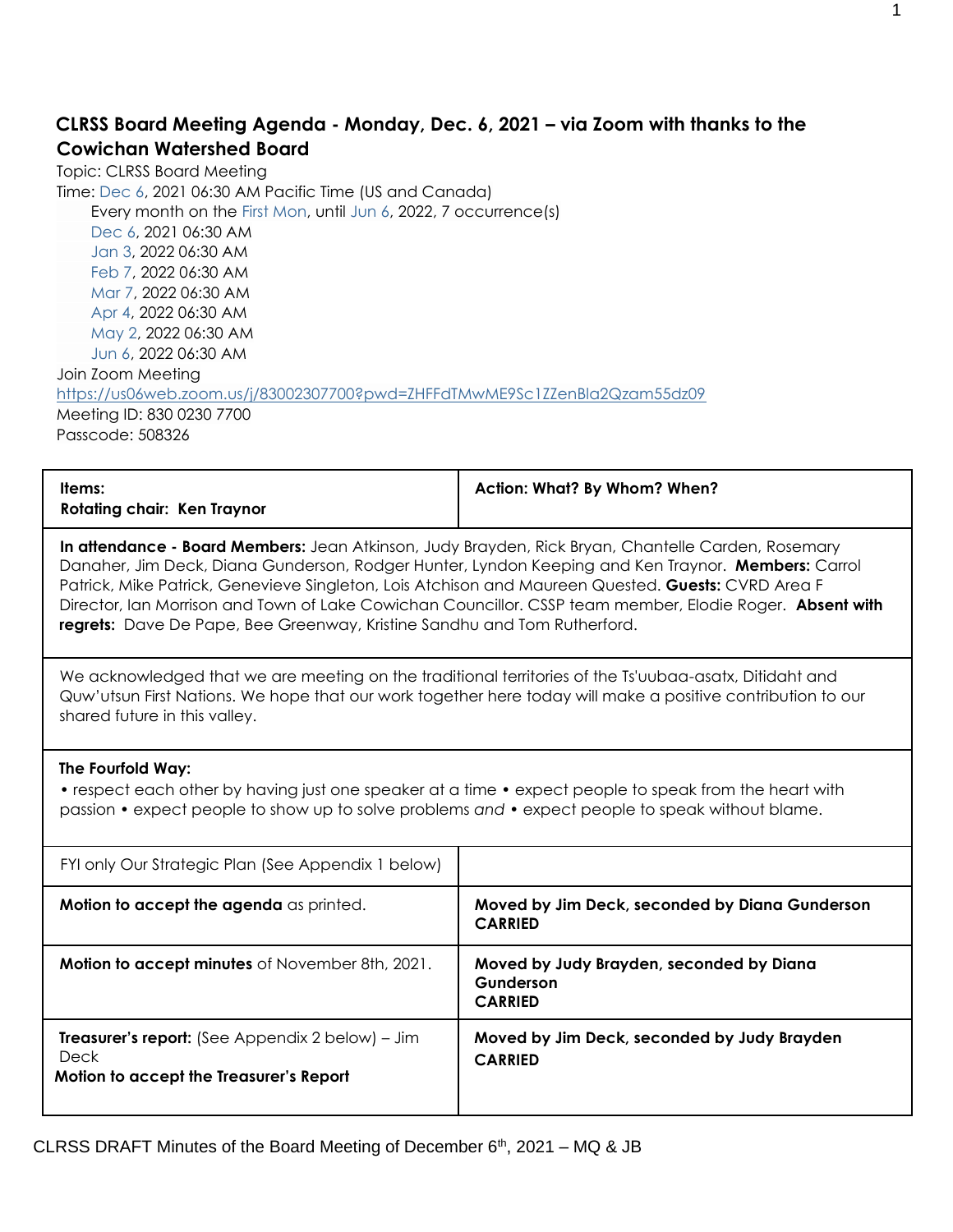| Special Presentation: CSSP 2021 - Genevieve<br>Singleton and Elodie Roger<br>Motion that CLRSS participate in a zoom<br>presentation and educational event on riparian<br>restoration led by Genevieve. | Elodie will present a report next month on the 2021<br>summer project.<br>Moved by Chantelle Carden, seconded by Rosemary<br><b>Danaher</b><br><b>CARRIED</b>                                                                                                                                                                                                                                                                                                                                            |  |  |
|---------------------------------------------------------------------------------------------------------------------------------------------------------------------------------------------------------|----------------------------------------------------------------------------------------------------------------------------------------------------------------------------------------------------------------------------------------------------------------------------------------------------------------------------------------------------------------------------------------------------------------------------------------------------------------------------------------------------------|--|--|
| <b>Guest remarks</b> from the Town of Lake Cowichan<br>Councillor, Kristine Sandhu - Nil                                                                                                                |                                                                                                                                                                                                                                                                                                                                                                                                                                                                                                          |  |  |
| Guest remarks from CVRD Area F Director, Ian<br>Morrison                                                                                                                                                | Offered CLRSS opportunity to address UBCM re salmon<br>enhancement efforts in Cowichan watershed. Genevieve<br>will lead developing the proposal for the presentation<br>through lan.                                                                                                                                                                                                                                                                                                                    |  |  |
| <b>Guest Remarks</b> from Cowichan Watershed<br>Board - Ken Traynor                                                                                                                                     | It was noted that there is a significant mental toll on those<br>suffering repeated (flooding) disasters; large log jams on<br>the rivers; no oversight body; watershed board might be<br>able to collaborate and coordinate some response.                                                                                                                                                                                                                                                              |  |  |
| President's Report: Ken Traynor                                                                                                                                                                         | Ken discussed the shoreline assessment zoom meeting &<br>Jean Atkinson suggested that individuals could share the<br>web address with friends and neighbours for their<br>edification; North Cowichan Community Forest<br>consultation is on-going and interesting;<br>CLRSS website gets regular traffic averaging 90 visitors per<br>month.                                                                                                                                                            |  |  |
| <b>Business Arising from the Minutes and Other Written</b><br>Reports:<br>1. Special facilitated meeting - further<br>discussion about "CLRSS Signature Summer<br>Event"                                | Chantelle agreed to work with David De Pape on a<br>facilitated meeting for a Signature Summer Event<br>Discussion & suggested that the strategic plan should be<br>included;<br>But agreed that discussion at the meeting should evolve<br>from Dave's report on the future of River Cleanup;<br>Ken requested that attendees bring ideas for a signature<br>event at the January Board meeting. These would be<br>discussed further at the special meeting later in January;<br>date to be determined. |  |  |
| Leads conversation and updates ONLY as needed:                                                                                                                                                          |                                                                                                                                                                                                                                                                                                                                                                                                                                                                                                          |  |  |
| a. Gerald Thom Memorial Native Plant Garden -<br>Lois Atchison<br>b. Social and Retail Sales - Rosemary Danaher - Nil                                                                                   | a. Drop off alder and maple leaves at the garden. When<br>the weather improves, there will be a leaf spreading<br>event at the garden.                                                                                                                                                                                                                                                                                                                                                                   |  |  |
| c. Monthly Meetings rotating chair for January 2022<br>- Lyndon Keeping                                                                                                                                 | c. Lyndon was absent, but has agreed to chair the<br>January meeting.                                                                                                                                                                                                                                                                                                                                                                                                                                    |  |  |
| d. Membership - Maureen Quested                                                                                                                                                                         | d. Maureen reported that we have one new membership                                                                                                                                                                                                                                                                                                                                                                                                                                                      |  |  |
| e. Fundraising - Maureen Quested                                                                                                                                                                        |                                                                                                                                                                                                                                                                                                                                                                                                                                                                                                          |  |  |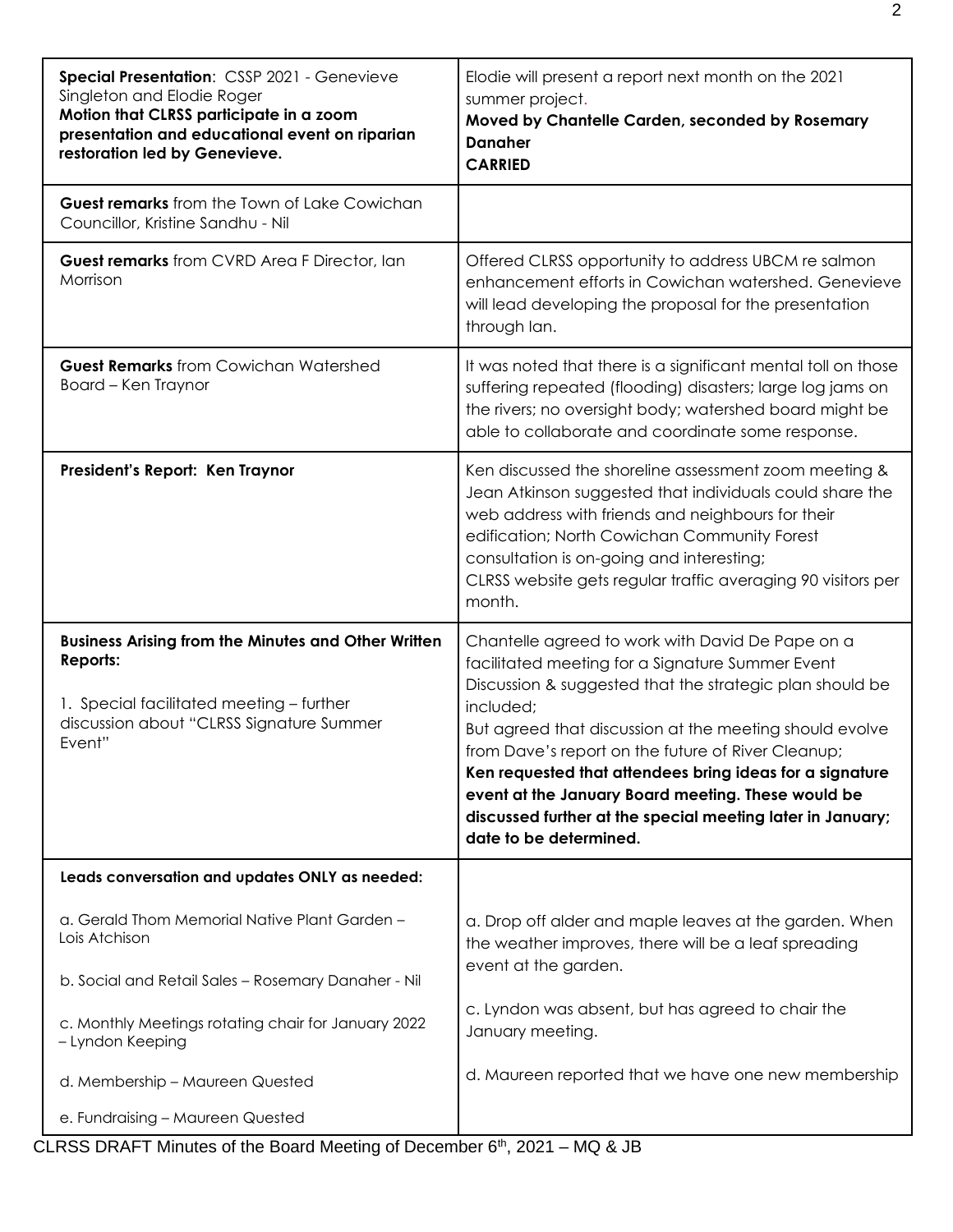| f. Decibel Coalition - Nil Diana Gunderson<br>g. Youth Engagement - ChantelleCarden<br>h. Water Monitoring - Bee Greenway and<br>Dave De Pape - Nil<br>i. Newsletter - Chantelle Carden<br>j. Paddlesports report - Rick Bryan - Absent<br>j. Fry salvage - Dave DePape Nil<br>k. Gerald Thom Environmental Studies Bursary -<br>Diana Gunderson Nil<br>I. Cowichan Climate Hub - Nil<br>m. CSSP - Genevieve Singleton<br>n. Lamprey - Genevieve Singleton - Nil | e. Maureen reported that we have raised \$240 from<br>purchase of Thrifty Cards; Thrifty Smile Cards are available<br>for purchase from Maureen.<br>g. Chantelle reported that Noni Baanstra, from LCS, will<br>meet with the teens in the new year.<br>i. Send items or pictures of interest to Chantelle for a New<br>Year's newsletter.<br>m. Genevieve reported that a grant proposal has been<br>submitted with a support letter from CLRSS for funds to<br>plan a new 5 year riparian restoration project - Danny<br>Swainson, Dave Polster, Genevieve Singleton, Craig<br>Wightman and Elodie Roger will collaborate.<br>New field season would be in winter rather than in the<br>very difficult and dry summer season.<br>Aim for climate resiliency and salmon habitat<br>improvements. CLRSS would play same role as partner -<br>identifying private properties and doing outreach to lake<br>and river property owners. Genevieve is assembling a 45<br>minute presentation on the CLRSS & Gerald's vision and<br>what it brought to the Cowichan watershed. Request for<br>CLRSS to sponsor zoom meeting of the presentation in<br>February or March for residents around the lake was<br>accepted. |
|------------------------------------------------------------------------------------------------------------------------------------------------------------------------------------------------------------------------------------------------------------------------------------------------------------------------------------------------------------------------------------------------------------------------------------------------------------------|-------------------------------------------------------------------------------------------------------------------------------------------------------------------------------------------------------------------------------------------------------------------------------------------------------------------------------------------------------------------------------------------------------------------------------------------------------------------------------------------------------------------------------------------------------------------------------------------------------------------------------------------------------------------------------------------------------------------------------------------------------------------------------------------------------------------------------------------------------------------------------------------------------------------------------------------------------------------------------------------------------------------------------------------------------------------------------------------------------------------------------------------------------------------------------------------------------------------|
| <b>New Business:</b><br>1. Christmas Party 2021                                                                                                                                                                                                                                                                                                                                                                                                                  | Judy will circulate Christmas greetings via email to which<br>everyone can add comments/pictures.                                                                                                                                                                                                                                                                                                                                                                                                                                                                                                                                                                                                                                                                                                                                                                                                                                                                                                                                                                                                                                                                                                                 |
|                                                                                                                                                                                                                                                                                                                                                                                                                                                                  | Christmas in June or July was suggested as in Australia.                                                                                                                                                                                                                                                                                                                                                                                                                                                                                                                                                                                                                                                                                                                                                                                                                                                                                                                                                                                                                                                                                                                                                          |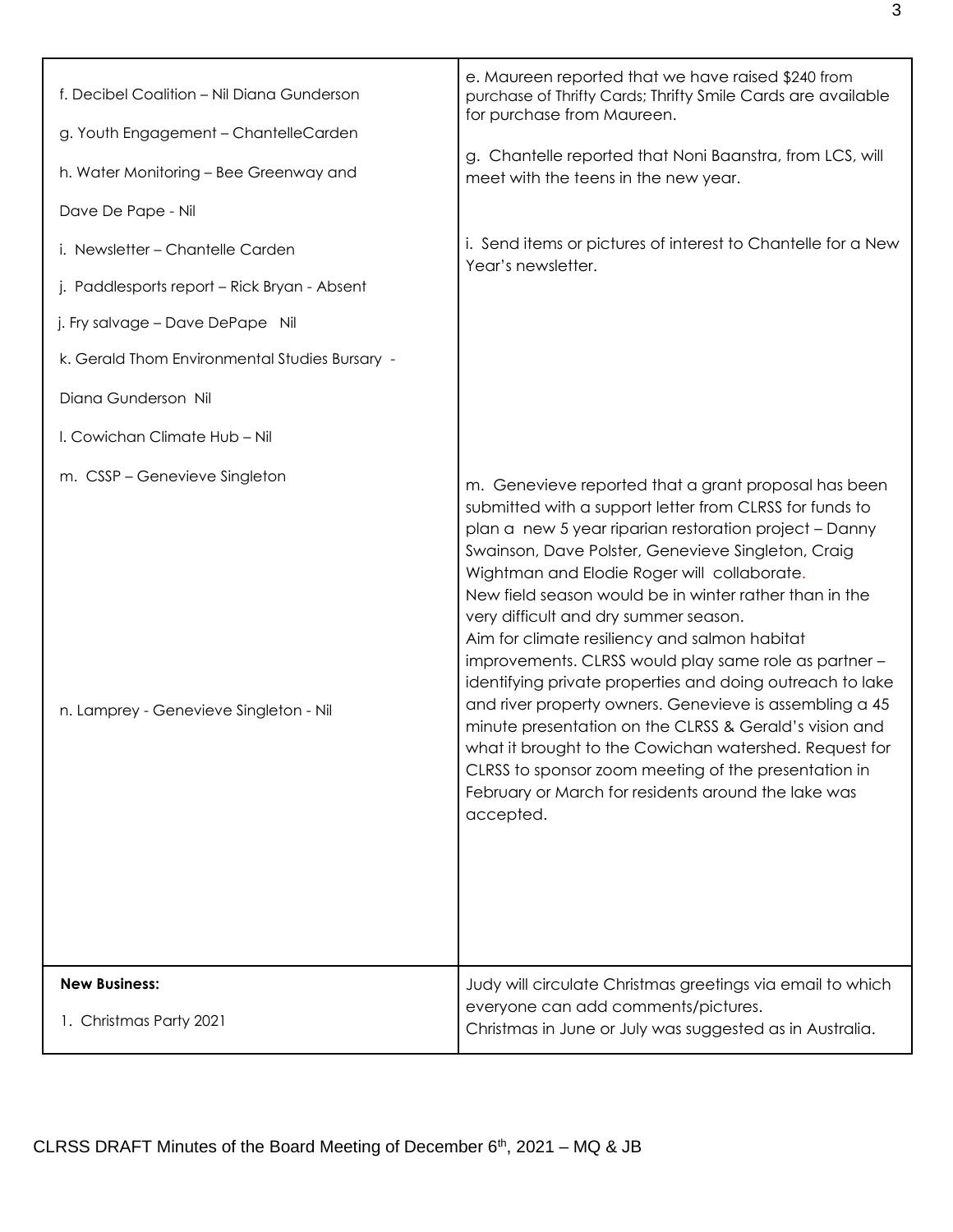| <b>Stewardship Community Reports:</b><br>1. Cowichan Stewardship Roundtable – Jim Deck | Jim reported from the meeting that Rick Bryan noted that<br>rivers were too high for any paddle sports to take place;<br>Parker Jefferson commented on hybridization of chinook<br>salmon due to extra low/high water levels; chum salmon<br>run numbers were down. |  |  |
|----------------------------------------------------------------------------------------|---------------------------------------------------------------------------------------------------------------------------------------------------------------------------------------------------------------------------------------------------------------------|--|--|
| Motion to Adjourn                                                                      | <b>Moved by Rosemary Danaher</b>                                                                                                                                                                                                                                    |  |  |
| <b>Important Upcoming Dates:</b><br><b>Monday, January 3rd CLRSS Board Meeting</b>     |                                                                                                                                                                                                                                                                     |  |  |

# **Appendix 1: Strategic Planning Outcomes 2020**

| 1. Increase awareness of and support for building 2. Increase Youth Engagement<br>the new weir                                                                                                                                           |                                                                                                                                                                 |
|------------------------------------------------------------------------------------------------------------------------------------------------------------------------------------------------------------------------------------------|-----------------------------------------------------------------------------------------------------------------------------------------------------------------|
| <b>Goals</b><br>Increase public support<br>$\bullet$<br>Increase community understanding<br>$\bullet$<br>of new weir benefits<br>Increase public awareness of how<br>$\bullet$<br>climate change is driving the need for<br>a new weir   | <b>Goals</b><br>Increase youth membership<br>Re-establish Lake Studies program<br>Collaborate with other valley youth<br>programs<br>Establish youth roundtable |
| 3. Protect Lake Shore Lands                                                                                                                                                                                                              |                                                                                                                                                                 |
| <b>Goals</b><br>Protect critical undeveloped<br>shoreline and tributary habitat<br>Promote protection for Shaw Creek<br>$\bullet$<br>watershed<br>Expand shoreline riparian habitat<br>$\bullet$<br>restoration work to tributary creeks |                                                                                                                                                                 |

## **APPENDIX 2**

| November 2021 Treasurer's Report                         |                     |                              |                       |  |
|----------------------------------------------------------|---------------------|------------------------------|-----------------------|--|
|                                                          | <b>CASH in Bank</b> | <b>Cheques/Transfer</b><br>s | <b>Available Cash</b> |  |
| <b>CLRSS General Account</b>                             | 11,002.57           | 66.38                        | 10,936.19             |  |
| to be deposited                                          | ۰                   |                              |                       |  |
| Salmon fry rescue funds                                  |                     |                              | 1,934.21              |  |
| <b>Total Cash Available for CLRSS General Activities</b> |                     |                              | 9,001.98              |  |
| <b>Bursary Account Total</b>                             |                     |                              | 6,630.73              |  |

CLRSS DRAFT Minutes of the Board Meeting of December 6<sup>th</sup>, 2021 – MQ & JB